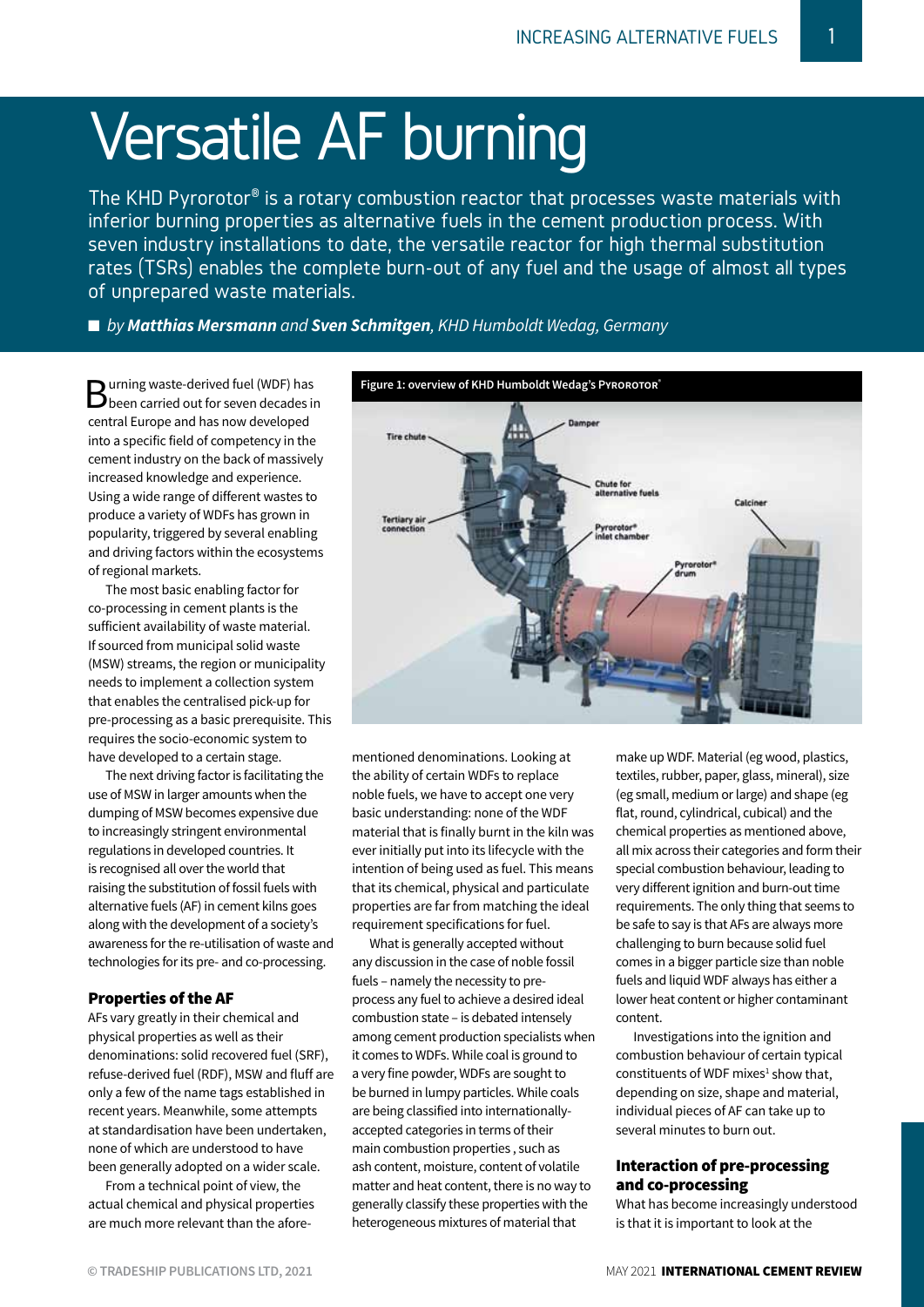complete processing route: from the source of the waste material all the way to its final use as fuel in kilns. The totality of this chain is best described by the terms 'pre-processing' and 'co-processing.' Pre-processing covers all preparatory steps up to the injection of the material into the kiln. Co-processing covers the energy- and mass-integration of the material within the clinker production process.

The interaction between pre- and co-processing is vital for the successful use of WDF in the cement industry as each has its own costs and applicability features. For instance, a widely-used path in pre-processing is sorting and size reduction to produce so-called highquality RDF. This may consist of mainly lightweight, dry and small-sized particles with a high calorific value. The RDF can be injected into either the main burner or the calciner without much technological adaptation to the co-processing technology (ie the kiln burner or calciner).

This path requires much effort in the preprocessing stage and a small amount of effort in the co-processing stage.

The other extreme would be to spend little effort in the pre-processing stage by just sorting out the inert matter and then using the resulting low-quality WDF in a special reactor which needs high technological effort for the co-processing.

The optimal pre-processing depth – or, in other words, the optimal handover point from pre-processing to co-processing – certainly depends on a number of case-specific influences such as available co-processing technology at the plant and available RDF supply and pricing, to name just the most important factors. Also, many cement producers have experienced that WDF markets change over time owing to availability, price levels and quality.

There is a perceivable trend for more versatile and robust special equipment in kiln plants that allows a multitude of different WDFs of changing qualities to be co-processed. All major OEM equipmentsuppliers offer such reactors that are intended to enable WDF burning at low pre-processing levels. These technologies must incorporate long fuel retention times, a high degree of robustness against operational problems and good combustion regimes for sufficient burn-out and clean combustion.

### KHD's PYROROTOR<sup>®</sup> – versatile AFR reactor for high TSR

The Pyrorotor® is a rotary combustion reactor that processes waste materials with inferior burning properties as AFs in the cement process.

Within the range of KHD's modular solutions for co-processing of AFs in the clinker production process, the PYROROTOR covers demands for the highest thermal substitution rates (TSR) of even the least pre-processed AF, as can be seen in Figure 2. The technology offers a great deal of flexibility in terms of the size and materials of the AFs that can be processed. Whole tyres, tyre chips, coarse and lumpy materials, hard-to-ignite materials or even contaminated and hazardous materials can be combusted in the PYROROTOR. The need for complex and expensive pre-processing of the waste materials can be minimised or avoided completely.

The PYROROTOR can be installed in new plants and also easily retrofitted in existing kiln lines because it neither requires space in the existing tower structure, nor does it add an additional load to it.

The mechanical concept behind the PYROROTOR is based on the most robust combustor type known and trusted for difficult material properties in the cement industry: the rotary kiln (see Figure 3). The rotating drum generates an intense mixing of the AFs with hot tertiary air, as well as a long retention time for complete burn-out of waste materials. At the same time, the constant movement avoids build-ups and clogging.

All mechanical parts have been tried and proven in hundreds of kiln installations. The rotary tube is safely supported and balanced in a defined way on two roller stations. The required torque for the rotation of the drum is induced by two friction-driven rollers. The installed drives offer a large reserve in terms of the torque that can be provided, to be prepared for a wide range of loads and rotation requirements. The rotational speed of the drum can be adjusted, usually in the range of 0.3-3.0rpm to adapt the AF retention



|                                               | Pyrojet*<br>Kilo Burner                              | Pyroclan*R<br>Calciner                      | Pyroclen <sup>*</sup> R<br>with Pyrainclnerator | Pyroclan <sup>®</sup> R<br>with Camb. Chamber           | Pyroclan <sup>+</sup> R<br>with Pyranatur* |
|-----------------------------------------------|------------------------------------------------------|---------------------------------------------|-------------------------------------------------|---------------------------------------------------------|--------------------------------------------|
| W.                                            | Unable particle size<br><b>Pre-processing demand</b> |                                             |                                                 |                                                         |                                            |
| Waste eit /<br>Animal meal /<br>Sewage studge | s                                                    |                                             | s.                                              |                                                         | $\omega$                                   |
| Biomasa                                       | <b>PRODUCTION</b><br>$2 + 1 + 1$ mm $(30)$           | 5+5+2 mm (30)                               | <b>MARA</b> Construction<br>20v20v5 mm (3D)     | max.<br>40+40+10 mm (3D)                                | max.<br>500+100+15 mm (3D)                 |
| Plastics                                      | max.<br>$2 - 1 - 1$ mm $(30)$                        | <b>MARK</b> CANNOT RENT<br>$S-S-2$ mm $CDI$ | max.<br>20x20x5 mm (320)                        | reality.<br>40+40+10 mm (30)                            | max.<br>300+100+100 mm (3D)                |
| <b>RDF / Flaff</b>                            | max.<br>10+10 mm (20)                                | <b>MAK</b><br>30+30 mm (2D)                 | max.<br>70+70 mm (2D)                           | max:<br>100+100 mm (20)                                 | max.<br>300+300 mm (20)                    |
| Tire Chips                                    | ×                                                    | max<br>40+40+25 mm (30)                     | max.<br><b>Contract</b><br>50+50+25 mm (30)     | max.<br><b>CALL CALL CONTRACTOR</b><br>70×70×25 mm (30) | max.<br>300+300+25 mm (3D)                 |
| Whole Tires                                   | u                                                    | W                                           | ×                                               | w                                                       | ù.                                         |